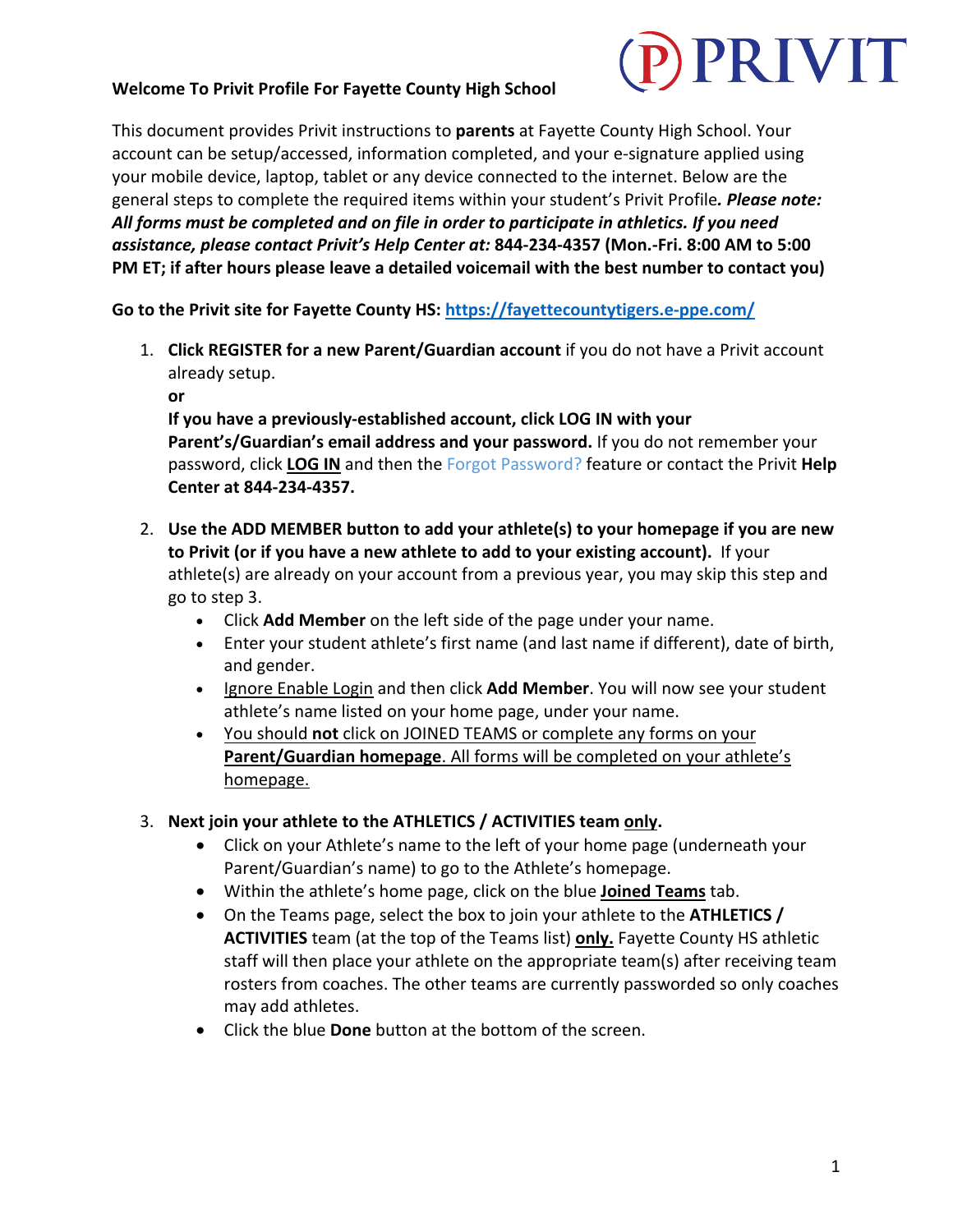# PRIVIT

#### 4. **Complete or Update the Personal Details form.**

- On the Athlete's home page, click on the blue **Personal Details** tab and complete or update with any changes all the fields with a red asterisk (\*). Click **Next** at the bottom of each page to advance through the sections.
- When you have finished answering this form to 100% click **Save and Exit**.

#### 5. **Complete the remaining forms for the student athlete.**

- Click **Start** in the blue field to the right of the first form, **Pre-Participation History Form.** Complete all the fields with a red asterisk (\*). When you have finished answering this form, click **Submit**.
- A pop up will appear to review or sign the document. Click the blue **Sign** button, then:
- $\Rightarrow$  If you have not previously created your e- signature, select the blue **Create New Signature** button. With your curser on a computer or with your finger from a tablet/mobile device, create your signature or initials then click the blue **Save** tab. You will see your signature displayed. Select the grey **Done** tab underneath. You will then want to create your athlete's signature in the same fashion.
	- o When both signatures have been created, click on the word **Home** near the top left of the screen to return to your athlete's homepage.
	- o Then from within the athlete's homepage click the  **X** Parent/Guardian click here to sign within the Pre-Participation History Form tab.
	- o Your signature will appear. Check the acknowledgement box under your signature, and then click the button next to the text stating "Do you wish to sign this document on behalf of your athlete". Your athlete's signature will then appear. Click the box to acknowledge the athlete signature, and click the **SIGN DOCUMENT** Button. You will then see the completed and signed document in your athlete's **Manage Documents** screen. Click on the word **Home** toward the upper left side of the screen to return to your athlete's home screen. You may then move to step 6.
- ⇒ If you have **previously created your e-signature**, your signature will appear, you can check the acknowledgement box and then click to sign the document. If you have **previously created your athlete's** e-signature, click the button next to the text stating "Do you wish to sign this document on behalf of your athlete". Your athlete's signature will then appear. Click the box to acknowledge, and click to Sign Document. You will then see the completed and signed document in your athlete's **Manage Documents** screen. Click on the word **Home** toward the upper left side of the screen to return to your athlete's homes screen. You may then move to step 6.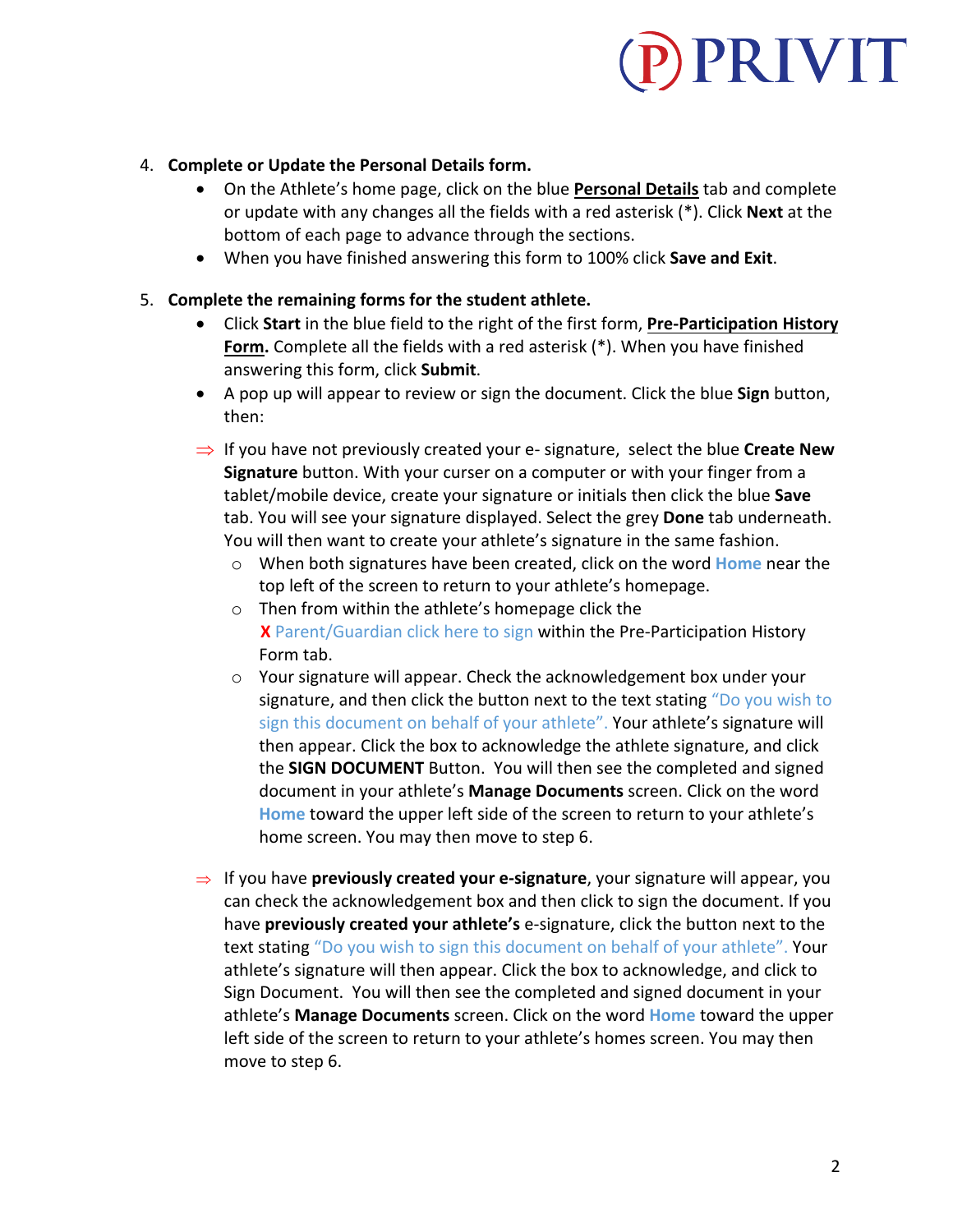### PRIVIT

**Please note: once you have created a parent e-signature and athlete e-signature, you will not be required to repeat this process. You will be able to apply this parent esignature anywhere a parent e-signature is required.**

- 6. **From your athlete's home screen, complete each of the following remaining forms, and apply your Parent/Guardian e-signature and your Athlete's e-signature:**
	- o GHSA Heat Policy Form (Parent/Guardian and Athlete e-signature required)
	- o GHSA Concussion Form (Parent/Guardian and Athlete e-signature required))
	- o Parental Consent Form (Parent/Guardian and Athlete e-signature required)
	- o Athletic Code of Conduct Form (Parent/Guardian and Athlete e-signature required)
- 7. **You will then need to print the forms for your athlete to take to the doctor's for the physical exam. This includes the Blank Physical and Clearance Form and the alreadycompleted Pre-Participation History Form. To print:**
	- Click the blue **Print Documents** tab toward the bottom of your athlete's home page.
	- Then click DOWNLOAD next to the completed **Blank Physical and Clearance Form** to download and print the form. Then click PRINT next to the **Pre-Participation History Form** to download and print it as well.
	- Bring these forms to your doctor's office for completion.
	- When the **Physical and Clearance Form** has been completed and signed by the doctor, please upload this form **only** into your student athlete's account by following **step 8**, below
- 8. **How to upload the completed and doctor-signed Physical and Clearance Form**: before uploading, you will need to either take a photo of the completed form with your smartphone/tablet **or** scan the completed form into your computer\*.

If will be taking a picture with smartphone or tablet to upload, please **open the internet browser** (Safari on the iPhone) and type in the school's Privit website: **https://fayettecountytigers.e-ppe.com/**

- $\Rightarrow$  Then **login to your account**.
	- o Click **Manage Documents** from the student athlete's home screen. Next, click **Upload Document** near the top right.
	- o Click **Choose File** then select **"camera"** and take a picture (then click **"Use Picture" t**o upload it) or select **"photo album**" to select a photo of the document from the photo album (and then click **"Use Picture**" to upload it).